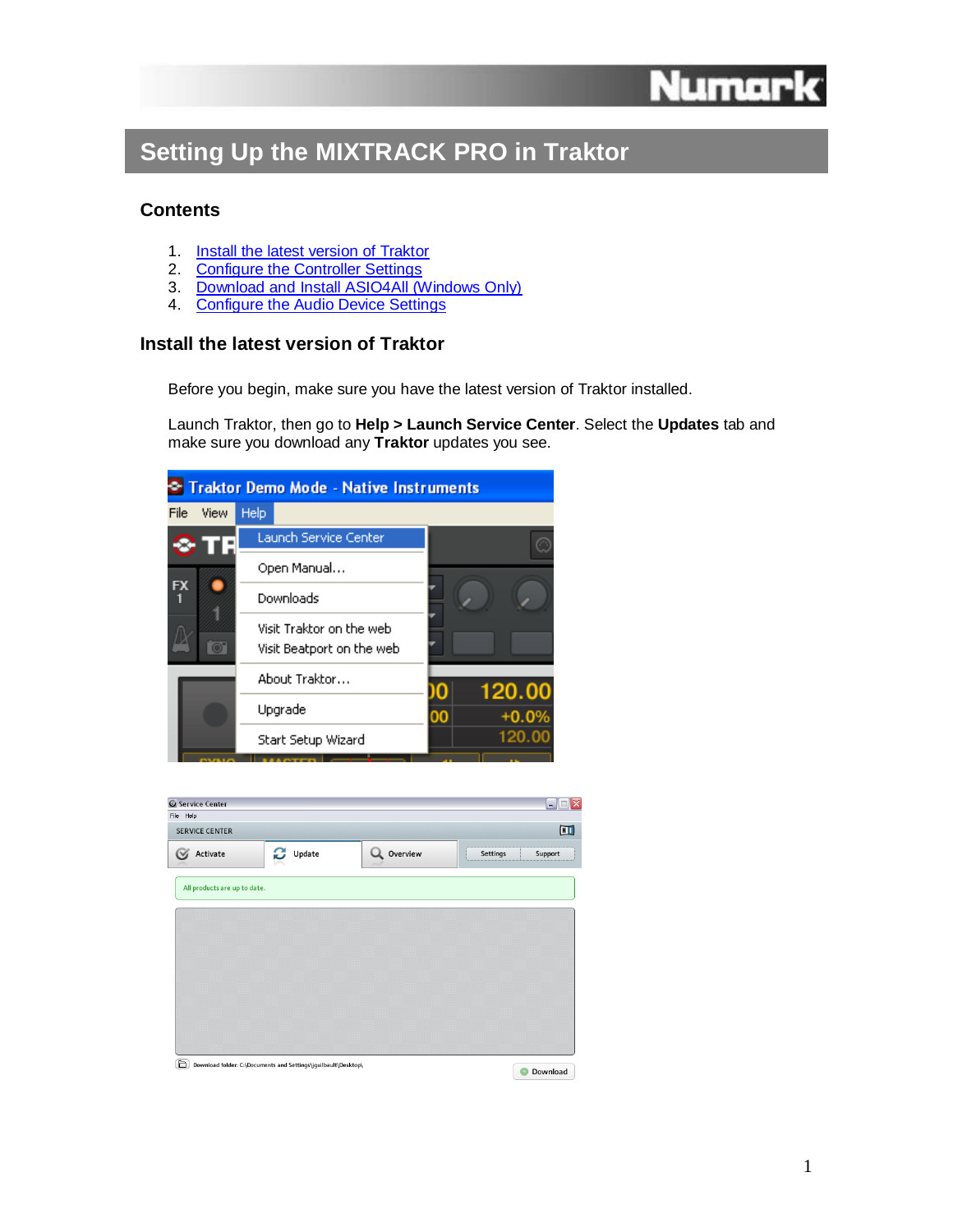# **Configure the Controller Settings**

1. In Traktor, go to **Help** > **Start Setup Wizard**.



2. In the window that opens, click **Next**.



3. Next, you'll be asked, **Are you using a USB/FireWire controller?** Choose **Yes**, then click **Next.**

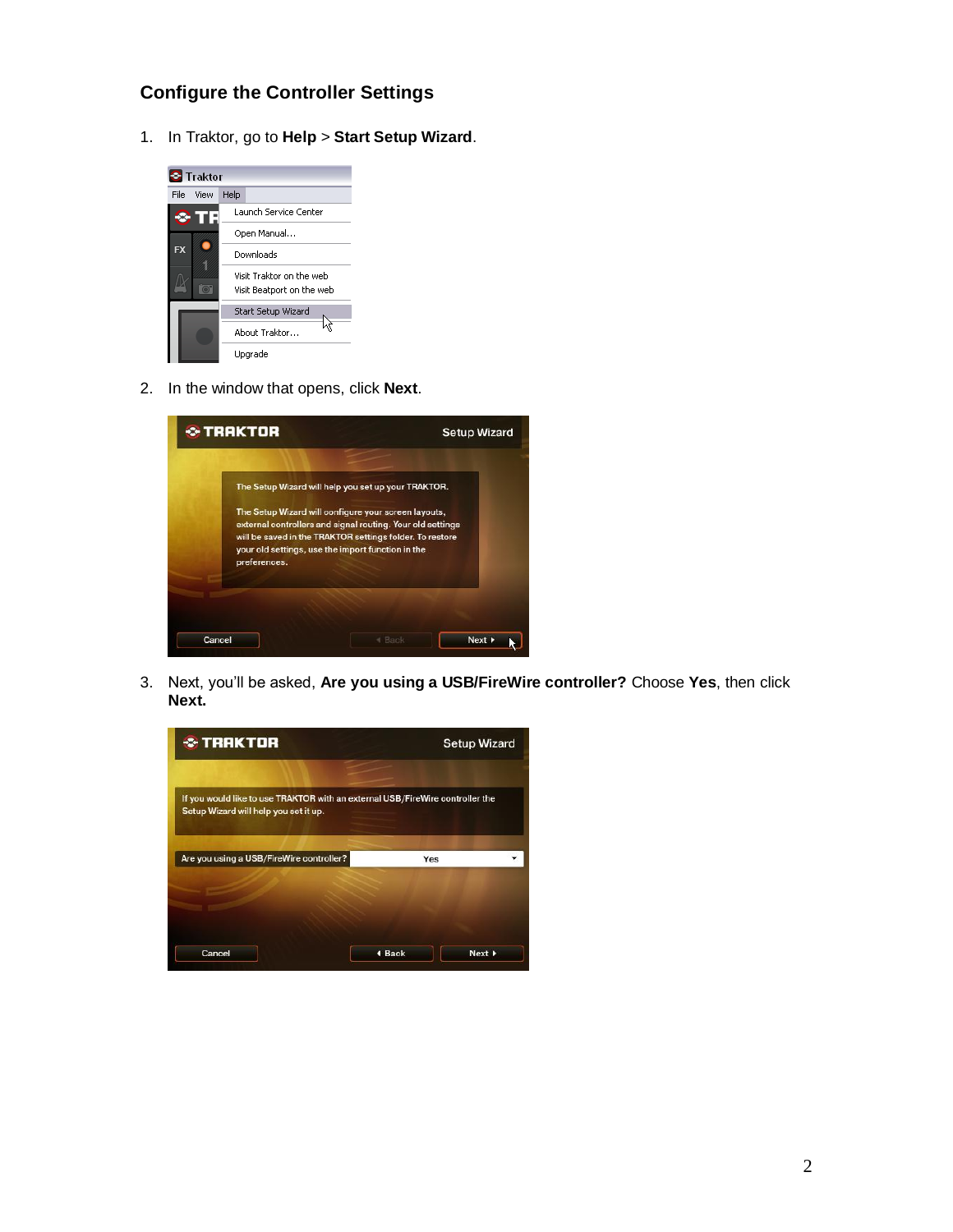4. On the next page, next to **Choose your manufacturer**, choose **Numark**.

The selection you make next to **Choose your model** will depend on which version of Traktor you are using.

**IMPORTANT** making the incorrect selection in this step will prevent your controller from controlling the software properly.

**Traktor LE** users should choose **Mixtrack LE** here.

**Traktor PRO** and **Traktor Duo** users should choose **Mixtrack** here.

| <b>C</b> TRAKTOR                                                                                                                                                                   | <b>Setup Wizard</b> |                            |  |
|------------------------------------------------------------------------------------------------------------------------------------------------------------------------------------|---------------------|----------------------------|--|
| Please select the manufacturer and model of your USB/FireWire controller from<br>the list below. The Setup Wizard will configure TRAKTOR to work properly with<br>your controller. |                     |                            |  |
| Choose your manufacturer:                                                                                                                                                          | Numark              |                            |  |
| Choose your model:                                                                                                                                                                 | <b>Mixtrack</b>     |                            |  |
|                                                                                                                                                                                    |                     |                            |  |
| Cancel                                                                                                                                                                             | 4 Back              | Next $\blacktriangleright$ |  |

5. Click **Next**, then click **Finish** on the last page to close the Setup Wizard Window.

# <span id="page-2-0"></span>**Download and Install ASIO4All** (Windows Only)

ASIO4All is a low latency audio driver which allows Traktor to access the two sets of stereo outputs in the MIXTRACK PRO's built-in audio device.

- 1. Visi[t http://www.asio4all.com.](http://www.asio4all.com/)
- 2. Click the link titled [ASIO4ALL 2.10 -](http://tippach.business.t-online.de/asio4all/downloads_1/ASIO4ALL_2_10_English.exe) English to download the installer.
- 3. Once downloaded to your computer, launch the installer **ASIO4ALL\_2\_10\_English.exe**. Once installed, proceed to the next section of this guide.

#### <span id="page-2-1"></span>**Configure the Audio Device Settings**

- 1. Open the **Preferences** menu in Traktor by clicking the **1.4 button in the upper-right of the** screen.
- 2. In the upper-left of the window that opens, select **Audio Setup**.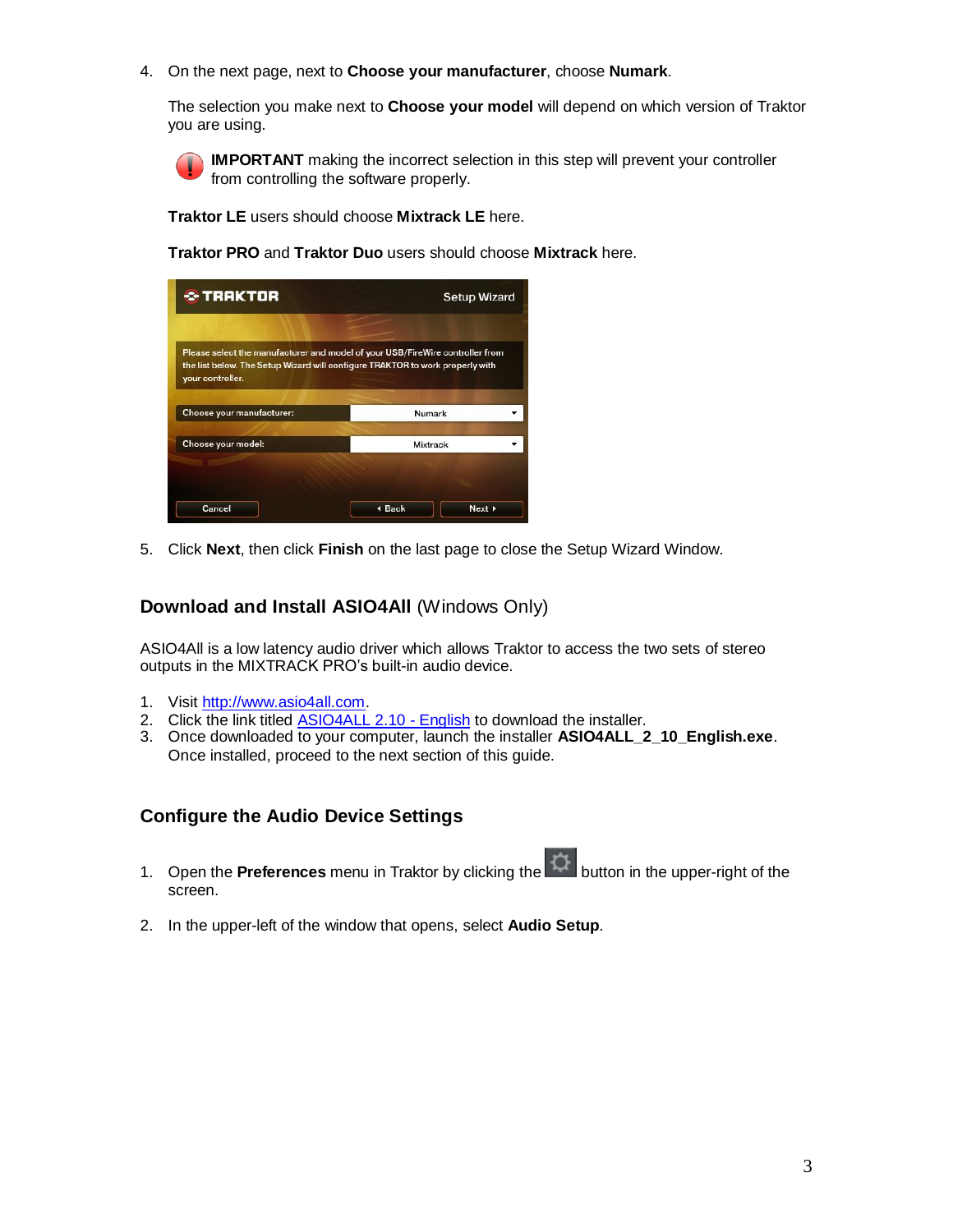3. Select the MixTrack Pro as the **Audio Device**.

#### **Windows**

1. For **Audio Device**, select **ASIO4All v2**.



2. Next, click **Settings**. In the window that opens, click the selection button next to **USB Audio Device** to highlight. This is the MIXTRACK PRO. Once selected, close this window.



#### **Macintosh**

For **Audio Device**, select **MIXTRACK PRO**.  $\bullet$ 



4. Next, on the right-hand side of the window, select **Output Routing**. The MIXTRACK PRO has two sets of stereo outputs.

#### **Windows**

- 1. Set **Mixing Mode** to **Internal**.
- 2. Set **Output Monitor** to…
	- **L 3: USB Audio Device 3**
	- **R 4: USB Audio Device 4**
- 3. Set **Output Master** to…
	- **L 1: USB Audio Device 1**
	- **R 2: USB Audio Device 2**